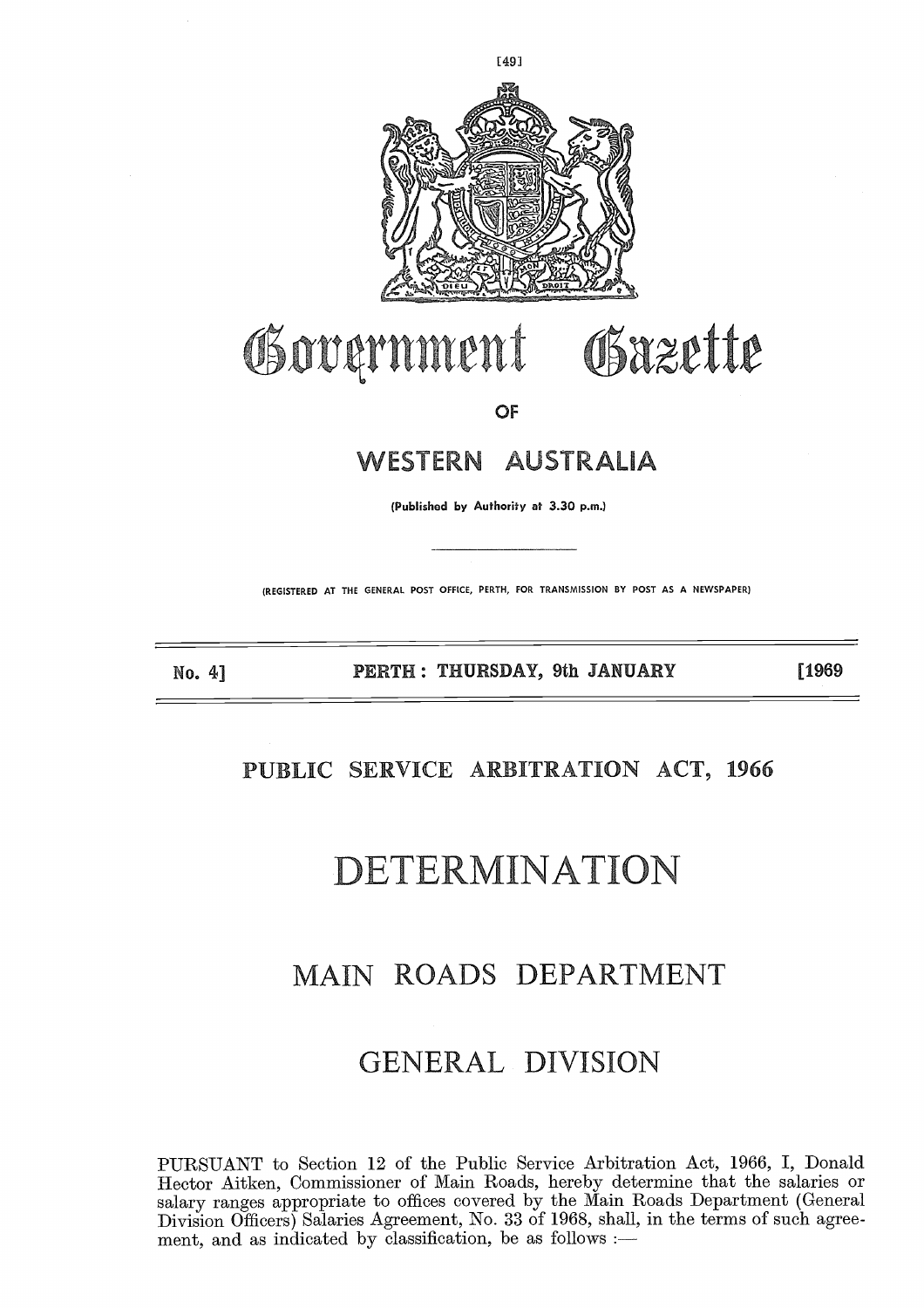#### **MAIN ROADS DEPARTMENT**

|                                                            |                      |                                              |                             |                                           | $\overline{2}$       |                                   |                                        |         |
|------------------------------------------------------------|----------------------|----------------------------------------------|-----------------------------|-------------------------------------------|----------------------|-----------------------------------|----------------------------------------|---------|
|                                                            |                      |                                              | MAIN                        | <b>ROADS</b>                              |                      | <b>DEPARTMENT</b>                 |                                        |         |
|                                                            |                      |                                              |                             |                                           |                      |                                   |                                        |         |
| Title of Office                                            |                      |                                              |                             | Name of Officer                           |                      | Classification<br>14/3/68         | 15/3/68                                | Remarks |
|                                                            |                      |                                              |                             |                                           |                      |                                   |                                        |         |
| Geometric Design                                           |                      |                                              |                             |                                           |                      | URBAN PLANNING AND TRAFFIC BRANCH |                                        |         |
| Drafting Assistant<br>Drafting Assistant                   | $\cdots$             | $\cdots$<br>$\cdots$                         |                             | Rowtcliffe, A. J.                         | $\cdots$             | $_{\rm G-XI}$                     | G–XI                                   |         |
| Drafting Assistant                                         | <br>                 | <br><br><br>                                 |                             | Nieuwenhuizen, M. J.<br>Edwards, G. D. G. | $\cdots$             | $G-XT$<br>$G-XI$                  | $_{\rm G-XI}$<br>$_{\rm G-XI}$         |         |
| Drafting Assistant                                         | $\cdots$             | .<br>                                        |                             | Henley, M. G.                             |                      | $_{\mathrm{G-XII}}$               | $_{\mathrm{G-XII}}$                    |         |
| Drafting Assistant<br>Drafting Assistant                   | $\cdots$             | <br>                                         |                             | Payne, S. J. $\ldots$                     | $\cdots$             | $G-XXII$                          | $G-XII$                                |         |
| Drafting Assistant                                         | $\cdots$<br>$\cdots$ | $\cdots$<br>$\cdots$<br>$\cdots$<br>         | Vacant                      | Piggott, E. J.<br>$\ldots$                | <br>                 | $_{\mathrm{G-XII}}$<br>$G-XXII$   | $_{\mathrm{G-XII}}$<br>$_{\rm{G-XII}}$ |         |
| Trainee Draftsman                                          | $\cdots$             | <br>                                         |                             | Gorman, W. I.                             | $\ldots$             | $G-VII-1$                         | $G-VII-1$                              |         |
| General Assistant                                          | $\cdots$             | $\cdots$<br>                                 | Chwal, S. P.                | $\cdots$                                  | $\cdots$             | $G-VII-3$                         | $G-VII-3$                              |         |
| Planning                                                   |                      |                                              |                             |                                           |                      |                                   |                                        |         |
| Drafting Assistant                                         | $\cdots$             | <br>.                                        |                             | Ladhams, V. A.                            |                      | $G-{\rm XI}$                      | $_{\rm G-XI}$                          |         |
| Drafting Assistant<br>Drafting Assistant                   | <br>$\cdots$         | $\cdots$<br>$\cdots$<br>$\cdots$<br>$\ldots$ | Seecamp, H.                 | $\cdots$<br>Ritchie, D. E.                | $\ldots$<br>         | $G-XI$<br>$G-XI$                  | $G-XI$<br>$G-XI$                       |         |
| Drafting Assistant                                         | $\cdots$             | $\cdots$<br>                                 | Smith, H.                   | $\cdots$                                  |                      | $G-XXII$                          | $G- XII$                               |         |
| Drafting Assistant                                         | $\cdots$             | $\cdots$<br>$\cdots$                         |                             | Clements, L. M.                           | $\cdots$             | $G-XII$                           | $G- XII$                               |         |
| Drafting Assistant<br>Trainee Draftsman                    | $\cdots$<br>         | $\cdots$<br>$\cdots$<br>$\cdots$<br>$\cdots$ | Kemp, C. L.<br>Smith, K. J. | <br>.                                     | <br>                 | $G-XII$<br>$G-VII-1$              | $_{\rm G-XII}$<br>$G-VII-1$            |         |
| Trainee Draftsman                                          | .                    | $\ldots$ .<br>$\cdots$                       |                             | Troode, P. W. E.                          | $\cdots$             | $G-VII-1$                         | $G-VII-1$                              |         |
| Trainee Draftsman                                          | $\cdots$             | $\cdots$<br>$\cdots$                         |                             | Mackenzie, S. R.                          |                      | $G-VII-1$                         | $G-VII-1$                              |         |
| Surveys                                                    |                      |                                              |                             |                                           |                      |                                   |                                        |         |
| Surveyor                                                   |                      | <br>                                         |                             | Harrison, R. S                            |                      | $G-II-2/4$                        | $G-II-2/4$                             |         |
| Surveyor, Grade 2<br>Surveyor, Grade 3                     | $\cdots$<br>         | <br>.<br>.<br>                               | Ahern, C. E.<br>$Vacant$    | $\cdots$<br>                              | .<br>                | $G-II-I/2$<br>$G-II-I/2$          | $G-II-2/3$<br>$G-II-I/2$               |         |
|                                                            |                      |                                              |                             |                                           |                      |                                   |                                        |         |
| Clerical<br>General Assistant                              |                      | .                                            |                             | Backer, G. F.                             |                      | $G-II-I/2$                        | $G-II-I/2$                             |         |
|                                                            |                      |                                              |                             |                                           |                      |                                   |                                        |         |
| Investigations and Systems<br>Technical Assistant, Grade 1 |                      |                                              |                             |                                           |                      |                                   |                                        |         |
| Technical Assistant, Grade 2                               |                      | .<br>.                                       | Croy, L. M.                 | McClements, H. A.<br>$\cdots$             | .<br>.               | $G-II-I/2$<br>$G-II-I/2$          | $G-II-2/3$<br>$G-II-I/2$               |         |
| Drafting Assistant                                         | in a                 | $\cdots$<br>$\ldots$                         | Basell, C. A.               | $\sim$                                    |                      | $G-XI$                            | $_{\rm G-XI}$                          |         |
| Drafting Assistant<br>General Assistant                    | $\cdots$             | .<br>                                        |                             | Webster, G. A.                            | $\cdots$             | G–XI                              | $_{\rm G-XI}$                          |         |
| General Assistant                                          | $\cdots$<br>$\cdots$ | <br>$\cdots$<br>$\cdots$<br>$\cdots$         |                             | Fielder, T. V.<br>Edwards, W.<br>$\cdots$ | <br>                 | $G-VII-3$<br>G–VII–3              | $_{\mathrm{G-VII-3}}$<br>G–VII–3       |         |
| General Assistant                                          | $\ldots$             | <br>                                         |                             | Vacant<br>$\ldots$                        | $\dots$              | $G-VII-3$                         | $G - V11 - 3$                          |         |
| General Assistant<br>General Assistant                     | $\cdots$             | <br>                                         |                             | Mathwin, D. C.                            |                      | $G-VII-1/2$                       | $G-VII-1/2$                            |         |
| General Assistant                                          | $\cdots$<br>$\ldots$ | $\ldots$<br>$\cdots$<br><br>                 | $Cox$ , D. M.               | $\sim$<br>Murphy, M. T.                   | $\cdots$<br>$\cdots$ | $G-VII-1/2$<br>$G-VII-1/2$        | $G-VII-1/2$<br>$G-VII-1/2$             |         |
| General Assistant                                          |                      | $\cdots$<br>.                                | Ward, R. J.                 | $\sim$                                    | $\cdots$             | $G-VII-1/2$                       | $G-VII-1/2$                            |         |
| General Assistant<br>General Assistant                     |                      | $\cdots$<br>                                 |                             | Hardy, B. E.<br>Fencott, F. C             |                      | $G-VII-1/2$                       | $G-VII-1/2$                            |         |
| General Assistant                                          | $\ldots$<br>         | <br><br>$\cdots$<br>$\ldots$                 |                             | Cahill, B. A.<br>$\sim 100$               | <br>                 | $G-VII-1/2$<br>$G-VII-1/2$        | $G-VII-1/2$<br>$G-VII-1/2$             |         |
| General Assistant                                          | $\cdots$             | $\sim$ .<br>$\cdots$                         |                             | Edwards, N. R.                            | .                    | $G-VII-1/2$                       | $G-VII-1/2$                            |         |
| General Assistant<br>General Assistant                     | $\cdots$<br>$\ldots$ | $\ldots$ .<br><br>$\cdots$<br>$\cdots$       | Botica, N.                  | $\cdots$<br>Taborda, J. W.                | <br>$\ldots$         | $G-VII-1/2$<br>$G-VII-1/2$        | $G-VII-1/2$<br>$G-VII-1/2$             |         |
| General Assistant                                          | $\cdots$             | $\ldots$<br>                                 | Meeks, O. J.                | $\sim$                                    | $\cdots$             | $G-VII-1$                         | G-VII-1                                |         |
| General Assistant<br>General Assistant                     | $\cdots$             | $\ldots$<br>                                 |                             | Aburn, S. M.                              | $\cdots$             | $G-IX$                            | $G-IX$                                 |         |
| General Assistant                                          | .<br>                | $\cdots$<br>$\cdots$<br>$\sim$<br>           |                             | Kelleher, J. C.<br>Avenell, $D.E.$        | <br>                 | $_{\rm G-IX}$<br>$G-IX$           | $_{\rm 6-X}$<br>$_{\rm G-IX}$          |         |
| General Assistant                                          | .                    | $\ldots$<br>.                                |                             | Skerman, E. L.                            | $\cdots$             | $G-IX$                            | $_{\rm G-IX}$                          |         |
| Traffic Service                                            |                      |                                              |                             |                                           |                      |                                   |                                        |         |
| Drafting Assistant                                         | $\cdots$             | <br>                                         | Dure, H.                    | $\cdots$                                  |                      | $G-XI$                            | $G-{\rm XI}$                           |         |
| Drafting Assistant<br>Drafting Assistant                   | $\cdots$             | .<br>$\cdots$                                | Jemetz, M.                  | $\cdots$                                  | $\cdots$             | $G-XI$                            | $G-XI$                                 |         |
| Drafting Assistant                                         | $\ldots$<br>$\ldots$ | $\cdots$<br>$\cdots$<br>$\cdots$<br>$\ldots$ |                             | Sadler, G. R.<br>Whitworth, M. J.         | $\cdots$<br>$\cdots$ | $G-XI$<br>$G-XXII$                | $G-XI$<br>$G- XII$                     |         |
| Supervisor<br>$\cdots$                                     | .                    | $\bar{\omega}$ .<br>$\ldots$                 |                             | Fox, G. J. H. $\ldots$                    | .                    | $G-II-3/4$                        | $G-II-3/4$                             |         |
| Supervisor<br>$\ldots$<br>Technical Assistant, Grade 1     |                      | <br>$\sim$                                   |                             | Williams, D. H.<br>Donaldson, H. B. J.    | in.                  | $G-II-3/4$                        | $G-II-3/4$                             |         |
| General Assistant                                          | $\cdots$             | $\ldots$<br><br>$\cdots$                     | Herbert, V.                 | $\cdots$                                  | $\cdots$<br>$\cdots$ | $G-II-2/3$<br>$G-VII-3$           | $G-II-2/3$<br>$G-VII-3$                |         |
| General Assistant                                          | $\cdots$             | $\ldots$<br>$\ldots$                         |                             | Nicholas, R. J.                           | $\sim$               | $G-VII-1/2$                       | $G-VII-1/2$                            |         |
| General Assistant<br>General Assistant                     | $\cdots$<br>$\ldots$ | $\cdots$<br>$\ldots$<br>$\cdots$<br>$\cdots$ | Reily, D. R.                | $\cdots$<br>$O'Hara$ , R. E.              | $\cdots$<br>$\cdots$ | $G-VII-1/2$<br>$G-VII-1/2$        | $G-VII-1/2$<br>$G-VII-1/2$             |         |
| General Assistant                                          | $\cdots$             | $\cdots$<br>$\cdots$                         | Beale, I. L.                | $\cdots$                                  | $\cdots$             | $G-VII-1/2$                       | $G-VII-1/2$                            |         |
|                                                            |                      |                                              |                             |                                           |                      |                                   |                                        |         |
|                                                            |                      |                                              |                             |                                           |                      |                                   |                                        |         |
| Engineering Drawing Office                                 |                      |                                              |                             |                                           |                      | INVESTIGATION AND DESIGN BRANCH   |                                        |         |
| Drafting Assistant                                         | $\cdots$             | $\cdots$<br>                                 |                             | Zahorcak, M.<br>$\ldots$                  |                      | $G-XI$                            | $G-XI$                                 |         |
| Drafting Assistant<br>Drafting Assistant                   | $\ldots$<br>$\sim$ . | $\cdots$<br><br>$\ldots$<br>$\cdots$         |                             | Derksen, H. C.<br>Edmondson, E. J.        | <br>$\cdots$         | $G-XI$<br>$G-XI$                  | $G-XI$<br>$G-XI$                       |         |
| Drafting Assistant                                         | $\cdots$             | $\ldots$<br>$\cdots$                         |                             | Scott, $N. H$                             |                      | $G-XI$                            | $G-XI$                                 |         |
| Drafting Assistant                                         | $\cdots$             | <br>$\cdots$                                 |                             | Watson, R. W.                             |                      | $G-XI$                            | $G-XI$                                 |         |
| Drafting Assistant<br>Drafting Assistant                   | $\ldots$<br>$\cdots$ | $\cdots$<br>$\ldots$<br>$\cdots$<br>         | Hill, K. D.                 | $\ldots$<br>Rychlik, I. E.                | $\cdots$<br>$\cdots$ | $G- XII$<br>$G-XII$               | $G-XII$<br>$_{\mathrm{G-XII}}$         |         |
| Trainee Draftsman                                          | $\cdots$             | $\cdots$<br>$\cdots$                         |                             | Annison, B. D.                            | $\mathbf{1}$         | $G-VII-1$                         | $G-VII-1$                              |         |
| Bridge Design                                              |                      |                                              |                             |                                           |                      |                                   |                                        |         |
| Technical Assistant, Grade 2                               |                      |                                              | Pettorino, S.               | $\cdots$                                  | $\ldots$ .           | $G-II-1/2$                        | $G-II-I/2$                             |         |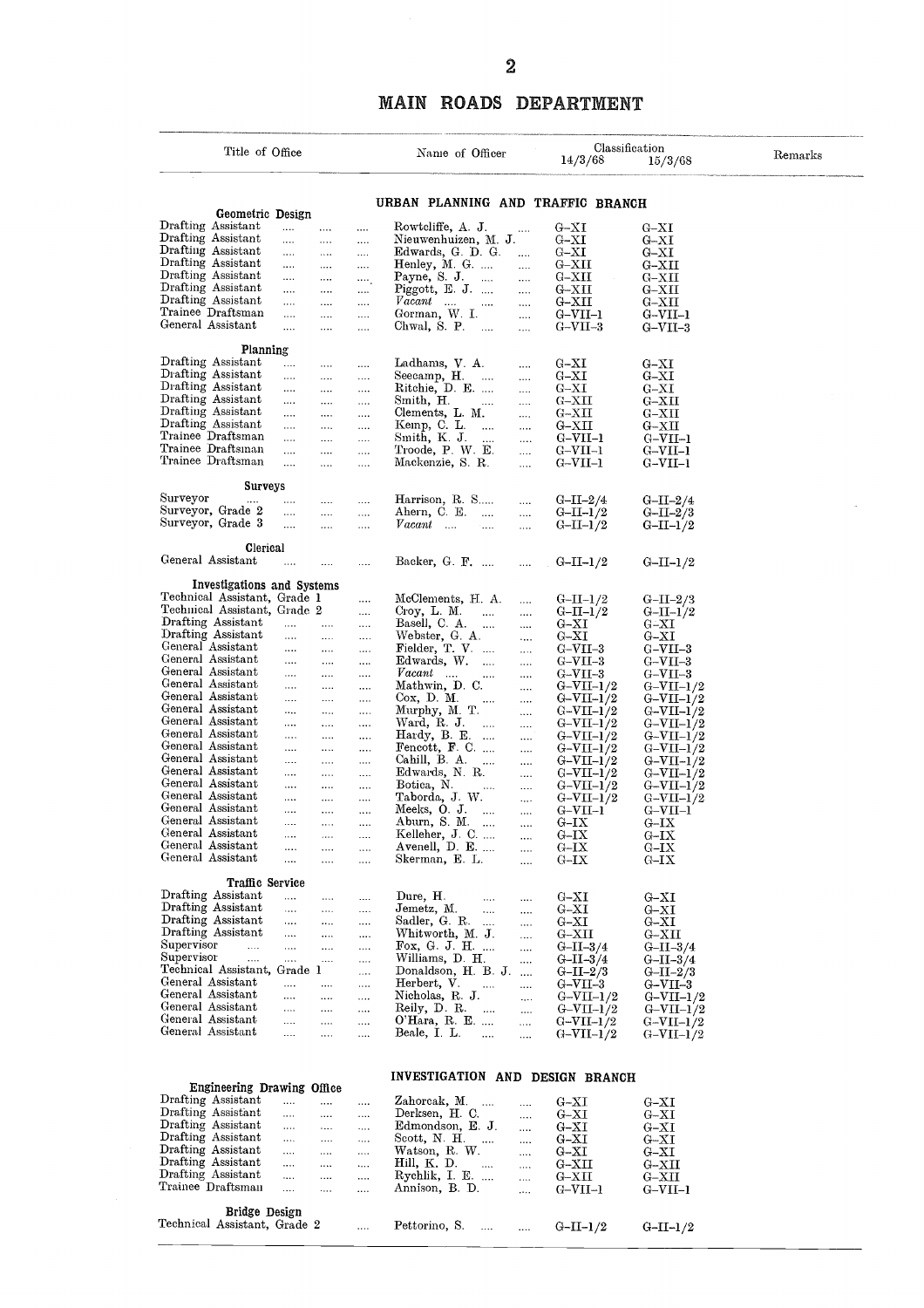#### **MAIN ROADS DEPARTMENT—continued**

|                                                                                                                                                                                                                                                                                                                                                                               |                                                                                                                                                                  |                                                                                                                                                                                  |                                                                                                                                                                          | 3                                                                                                                                                                                                                                                                                                                                                         |                                                                                                                                         |                                                                                                                                                                                        |                                                                                                                                                                                |                           |
|-------------------------------------------------------------------------------------------------------------------------------------------------------------------------------------------------------------------------------------------------------------------------------------------------------------------------------------------------------------------------------|------------------------------------------------------------------------------------------------------------------------------------------------------------------|----------------------------------------------------------------------------------------------------------------------------------------------------------------------------------|--------------------------------------------------------------------------------------------------------------------------------------------------------------------------|-----------------------------------------------------------------------------------------------------------------------------------------------------------------------------------------------------------------------------------------------------------------------------------------------------------------------------------------------------------|-----------------------------------------------------------------------------------------------------------------------------------------|----------------------------------------------------------------------------------------------------------------------------------------------------------------------------------------|--------------------------------------------------------------------------------------------------------------------------------------------------------------------------------|---------------------------|
|                                                                                                                                                                                                                                                                                                                                                                               |                                                                                                                                                                  |                                                                                                                                                                                  |                                                                                                                                                                          | <b>MAIN ROADS DEPARTMENT</b> —continued                                                                                                                                                                                                                                                                                                                   |                                                                                                                                         |                                                                                                                                                                                        |                                                                                                                                                                                |                           |
| Title of Office                                                                                                                                                                                                                                                                                                                                                               |                                                                                                                                                                  |                                                                                                                                                                                  |                                                                                                                                                                          | Name of Officer                                                                                                                                                                                                                                                                                                                                           |                                                                                                                                         | 14/3/68                                                                                                                                                                                | Classification<br>15/3/68                                                                                                                                                      | Remarks                   |
| Investigation and Design Drawing Office                                                                                                                                                                                                                                                                                                                                       |                                                                                                                                                                  |                                                                                                                                                                                  |                                                                                                                                                                          |                                                                                                                                                                                                                                                                                                                                                           |                                                                                                                                         |                                                                                                                                                                                        |                                                                                                                                                                                |                           |
| Drafting Assistant<br>Drafting Assistant<br>Drafting Assistant<br>Drafting Assistant<br>Drafting Assistant<br>Drafting Assistant<br>Trainee Draftsman<br>Trainee Draftsman<br>Trainee Draftsman<br>General Assistant                                                                                                                                                          | $\mathbf{1}$<br>$\cdots$<br>$\ldots$<br>$\cdots$<br>$\ldots$<br>$\cdots$<br>$\cdots$<br>$\ldots$<br>$\mathcal{L}_{\mathbf{r},\mathbf{r},\mathbf{r}}$<br>$\cdots$ | $\ldots$<br><br>$\ldots$<br>$\ldots$<br>$\ldots$<br>$\ldots$<br>$\cdots$<br>$\ddotsc$<br>$\ldots$<br>$\cdots$                                                                    | $\ldots$<br>$\ldots$<br>$\cdots$<br>$\cdots$<br>$\ldots$<br>$\ldots$<br>$\ddotsc$<br>$\cdots$<br>$\mathcal{L}_{\mathbf{A},\mathbf{A},\mathbf{A}}$<br>$\ldots$            | Sjepcevich, M.<br>Smith, M. B.<br>$\mathcal{L}$<br>Muller, $D. M.$<br>Mills, M. A.<br>$\cdots$<br>Tomlins, M. B.<br>Davis, A. S.<br>$\cdots$<br>Holt, J. T.<br>$\ddotsc$<br>Fennell, I. D.<br>Rowbottom, R. H. A.<br>Teoh, G. C.<br>.                                                                                                                     | .<br><br>$\cdots$<br>.<br><br>$\cdots$<br>$\cdots$<br><br>.                                                                             | $G-{\rm XI}$<br>$G-XI$<br>$_{\rm{G-XII}}$<br>$_{\mathrm{G-XII}}$<br>$G-XII$<br>$_{\rm G-XII}$<br>$G-VII-1$<br>$G-VII-1$<br>$G-VII-1$<br>$G-VII-1$                                      | $G-XI$<br>$G-XI$<br>$_{\rm G-XII}$<br>$G-XXII$<br>$G-XII$<br>$G-XII$<br>$G-VII-1$<br>$G-VII-1$<br>$G-VII-1$<br>$G-VII-1$                                                       |                           |
| Print Room<br>Officer-in-Charge<br>General Assistant                                                                                                                                                                                                                                                                                                                          | <br>$\ddotsc$                                                                                                                                                    | $\cdots$<br>$\cdots$                                                                                                                                                             | $\ddotsc$<br>$\cdots$                                                                                                                                                    | Ross, L. J.<br>$\cdots$<br>Johnson, B. K                                                                                                                                                                                                                                                                                                                  | <br>$\cdots$                                                                                                                            | $G-II-I$<br>$G-VII-1$                                                                                                                                                                  | $G-II-1$<br>$G-VII-1$                                                                                                                                                          |                           |
| Plan Room<br>Officer-in-Charge<br>General Assistant                                                                                                                                                                                                                                                                                                                           | ia.<br>$\ldots$                                                                                                                                                  | $\cdots$<br>$\ddotsc$                                                                                                                                                            | $\cdots$<br>$\cdots$                                                                                                                                                     | Dimean, $P. M. \ldots$<br>Millar, $W$ . T.                                                                                                                                                                                                                                                                                                                | .<br>                                                                                                                                   | $G-III-1$<br>$G-VII-1$                                                                                                                                                                 | $G-VII-3(F)$<br>$G-VII-1$                                                                                                                                                      |                           |
| Photographic<br>Technical Assistant, Grade 2<br>General Assistant<br>General Assistant                                                                                                                                                                                                                                                                                        | $\ddotsc$<br>$\cdots$                                                                                                                                            | $\cdots$<br>$\cdots$                                                                                                                                                             | <br>$\cdots$<br>                                                                                                                                                         | Gimm, D. E.<br>$\cdots$<br>Abbott, G. V.<br>Vacant<br>$\dddotsc$<br>$\cdots$                                                                                                                                                                                                                                                                              | .<br><br>.                                                                                                                              | $G-II-I$<br>$G-VII-1$<br>G-VII-1                                                                                                                                                       | $G-II-I/2$<br>G-VII-1<br>$G-VII-1$                                                                                                                                             |                           |
|                                                                                                                                                                                                                                                                                                                                                                               |                                                                                                                                                                  |                                                                                                                                                                                  |                                                                                                                                                                          | <b>ADVANCE</b>                                                                                                                                                                                                                                                                                                                                            | <b>PLANNING</b>                                                                                                                         |                                                                                                                                                                                        |                                                                                                                                                                                |                           |
| Surveyor<br>.<br>Sm veyor<br>$\cdots$<br>Statistical Recorder<br>Statistical Recorder<br>Technical Assistant, Grade 2<br>Drafting Assistant<br>Drafting Assistant<br>Drafting Assistant<br>Drafting Assistant<br>Trainee Draftsinaii<br>General Assistant                                                                                                                     | $\ldots$<br>$\cdots$<br>$\ldots$<br>$\cdots$<br>$\cdots$<br>$\cdots$<br>$\ldots$<br>$\cdots$<br>$\ddotsc$<br>$\cdots$                                            | $\cdots$<br><br>$\cdots$<br>$\cdots$<br>$\ldots$<br>$\cdots$<br>$\ldots$<br>$\cdots$<br>$\ldots$<br>$\cdots$                                                                     | $\cdots$<br>.<br>.<br><br>$\cdots$<br>$\cdots$<br>$\cdots$<br>$\ldots$<br>$\cdots$<br>.<br>.                                                                             | Uwins, B.<br>$\ldots$<br>Brand, R. F.<br>$\cdots$<br>McCombe, A. G.<br>Harvey, O.<br>$\cdots$<br>Damiam, G. C.<br>Kasperkiewicz, A.<br>Sullivan, C. J.<br>Whittaker, W.<br>Hancocks, H. E. F.<br>Redfearn, A. H.<br>Martin, I. H.                                                                                                                         | <br><br>$\cdots$<br><br><br><br><br><br>$\cdots$<br><br>.                                                                               | $G-II-3/5$<br>$G-II-2/4$<br>$G-II-I/5$<br>$G-II-I/5$<br>$G$ -II–1/2<br>$G-XI$<br>$G-XI$<br>$G-XXII$<br>$G-XTI$<br>$G-VII-1$<br>$G-VII-3$                                               | $G-II-3/5$<br>G-II- $2/4$<br>$G-II-I/5$<br>$G-II-1/5$<br>$G-II-I/2$<br>$G-{\rm XI}$<br>$G-{\rm XI}$<br>$G-XXII$<br>$_{\mathrm{G-XII}}$<br>$G-VII-1$<br>G–VII–3                 |                           |
|                                                                                                                                                                                                                                                                                                                                                                               |                                                                                                                                                                  |                                                                                                                                                                                  |                                                                                                                                                                          | CENTRAL LABORATORY                                                                                                                                                                                                                                                                                                                                        |                                                                                                                                         |                                                                                                                                                                                        |                                                                                                                                                                                |                           |
| Senior Testing Supervisor<br>Senior Testing Supervisor<br>Senior Testing Supervisor<br>Senior Testing Supervisor<br>Senior Testing Supervisor<br>Senior Testing Assistant<br>Senior Testing Assistant<br>Testing Assistant<br>Testing Assistant<br>Testing Assistant<br>Testing Assistant<br>Testing Assistant<br>Testing Assistant<br>Testing Assistant<br>General Assistant | $\cdots$<br>$\cdots$<br>$\ldots$<br>$\ldots$<br>$\ldots$<br>$\cdots$<br>$\cdots$<br>$\cdots$                                                                     | $\cdots$<br>$\cdots$<br>$\cdots$<br>$\cdots$<br>$\cdots$<br>$\cdots$<br>$\cdots$<br>$\cdots$<br>$\cdots$<br>$\cdots$<br>$\ldots$<br>$\cdots$<br>$\cdots$<br>$\ldots$<br>$\ldots$ | $\cdots$<br>$\cdots$<br>$\ldots$<br>$\cdots$<br>$\cdots$<br><br>$\cdots$<br>$\cdots$<br>$\ldots$<br>$\cdots$<br>$\ldots$<br>$\cdots$<br>$\cdots$<br>$\ldots$<br>$\ldots$ | Duncan, P. R.<br>Vernon, $M$ . G.<br>Leach, $R. D.$<br>Hamory, G.<br>$\cdots$<br>Ryall, H. L.<br>$\sim 100$<br>Magyar, J.<br>$\mathbf{r}$<br>Baars, J. J.<br>$\ldots$<br>Limb, M.<br>$\mathcal{L}_{\mathcal{L}}$<br>Farquhar-Reid, W. J.<br>Seinor, R. C.<br>Logan, $K. M.$<br>Taylor, J. C.<br>Saligari, R. C.<br>$\mathit{Vacant}$<br>Van der Weyde, B. | <br>$\cdots$<br>$\cdots$<br>$\cdots$<br>$\cdots$<br>$\cdots$<br>$\cdots$<br>.<br>.<br>$\cdots$<br>$\cdots$<br>.<br>$\cdots$<br>$\cdots$ | $P-II-1/5$<br>$P-II-I/5$<br>$P-II-I/5$<br>$P-II-1/5$<br>$P-II-I/5$<br>$G-II-I/2$<br>$G-II-I/2$<br>$G - X$<br>$G - X$<br>$G - X$<br>$G - X$<br>$G - X$<br>$G - X$<br>$G - X$<br>G-VII-1 | $G-II-5$<br>$G-II-5$<br>$G-II-5$<br>$G-II-5$<br>$G-II-5$<br>$G-II-I/2$<br>$G-II-I/2$<br>$G - X$<br>$G - X$<br>$G - X$<br>$G - X$<br>$G - X$<br>$G - X$<br>$G - X$<br>$G-VII-1$ |                           |
| Supervisor<br>$\ddotsc$                                                                                                                                                                                                                                                                                                                                                       | $\ddotsc$                                                                                                                                                        |                                                                                                                                                                                  | $\ldots$                                                                                                                                                                 | MITCHELL FREEWAY PROJECT<br>Geddes, J. G.                                                                                                                                                                                                                                                                                                                 | $\cdots$                                                                                                                                | $G-II-5$                                                                                                                                                                               | $G-II-5$                                                                                                                                                                       | Office to be reclassified |
| Trainee Draftsman                                                                                                                                                                                                                                                                                                                                                             | $\ddotsc$                                                                                                                                                        | $\cdots$                                                                                                                                                                         | $\cdots$                                                                                                                                                                 | Mellar, A. J.                                                                                                                                                                                                                                                                                                                                             |                                                                                                                                         | $G-VII-1$                                                                                                                                                                              | $G-VII-1$                                                                                                                                                                      | $G-II-4/5$ when vacant    |
|                                                                                                                                                                                                                                                                                                                                                                               |                                                                                                                                                                  |                                                                                                                                                                                  |                                                                                                                                                                          | PLANT SECTION                                                                                                                                                                                                                                                                                                                                             |                                                                                                                                         |                                                                                                                                                                                        |                                                                                                                                                                                |                           |
| Semor Supervisor<br>Construction Assistant, Grade 1                                                                                                                                                                                                                                                                                                                           | $\mathcal{L}_{\text{max}}$                                                                                                                                       | $\sim$                                                                                                                                                                           | $\cdots$<br>$\cdots$                                                                                                                                                     | McQuoid, D. A.<br>Jamieson, A. F.                                                                                                                                                                                                                                                                                                                         | $\cdots$<br>$\cdots$                                                                                                                    | $G-II-4/5$<br>$G-II-I/2$                                                                                                                                                               | $G-II-6$<br>$G-II-2/3$                                                                                                                                                         |                           |
| General Assistant<br>General Assistant<br>General Assistant                                                                                                                                                                                                                                                                                                                   | and the<br>$\mathbf{1}_{\mathbf{1}_{\mathbf{2}}\mathbf{1}_{\mathbf{3}}\mathbf{1}_{\mathbf{4}}\mathbf{1}_{\mathbf{5}}\mathbf{1}_{\mathbf{6}}$<br>$\cdots$         | $\cdots$<br>$\ldots$<br>$\ldots$                                                                                                                                                 | $\cdots$<br>$\cdots$<br>$\cdots$                                                                                                                                         | <b>ORDERS SECTION</b><br>Osborne, S. J.<br>Hackshaw, D. M.<br>Page, L. A. O.                                                                                                                                                                                                                                                                              | <br>$\cdots$<br>$\cdots$                                                                                                                | $G-VII-1$<br>$G-VII-1$<br>$G-VII-1$<br>Restricted<br>—lst year<br>Adult<br>Service                                                                                                     | $G-VII-1$<br>$G-VII-1$<br>$G-VII-1$<br>Restricted<br>-Ist year<br>Adult<br>Service                                                                                             |                           |
| General Assistant                                                                                                                                                                                                                                                                                                                                                             | $\sim$                                                                                                                                                           | $\ldots$                                                                                                                                                                         | $\cdots$                                                                                                                                                                 | RECORDS SECTION<br>Bateman, E. K.                                                                                                                                                                                                                                                                                                                         | $\cdots$                                                                                                                                | $G-VII-1$                                                                                                                                                                              | $G-VII-1$                                                                                                                                                                      |                           |
| General Assistant                                                                                                                                                                                                                                                                                                                                                             | $\cdots$                                                                                                                                                         | $\ldots$                                                                                                                                                                         | $\ldots$                                                                                                                                                                 | <b>ACCOUNTS SECTION</b><br>Lindsay, L.<br>$\cdots$                                                                                                                                                                                                                                                                                                        | $\ldots$                                                                                                                                | $G-VII-1$                                                                                                                                                                              | $G-VII-1$                                                                                                                                                                      |                           |
|                                                                                                                                                                                                                                                                                                                                                                               |                                                                                                                                                                  |                                                                                                                                                                                  |                                                                                                                                                                          | CLERICAL SECTION                                                                                                                                                                                                                                                                                                                                          |                                                                                                                                         |                                                                                                                                                                                        |                                                                                                                                                                                |                           |
| Telephonist<br>$\cdots$<br>Telephonist<br>$\cdots$<br>Telephonist<br>$\cdots$                                                                                                                                                                                                                                                                                                 | $\ldots$<br>$\cdots$<br>$\cdots$                                                                                                                                 | $\ldots$<br><br>$\cdots$                                                                                                                                                         | $\cdots$<br><br>$\cdots$                                                                                                                                                 | Chambers, P. N.<br>McBride, N. A<br>Hemming, L. M.                                                                                                                                                                                                                                                                                                        | <br>$\cdots$<br>$\ldots$                                                                                                                | $G-IX$<br>$_{\rm G-IX}$<br>$G-IX$                                                                                                                                                      | $G-IX$<br>$_{\rm G-IX}$<br>$_{\rm G-IX}$                                                                                                                                       |                           |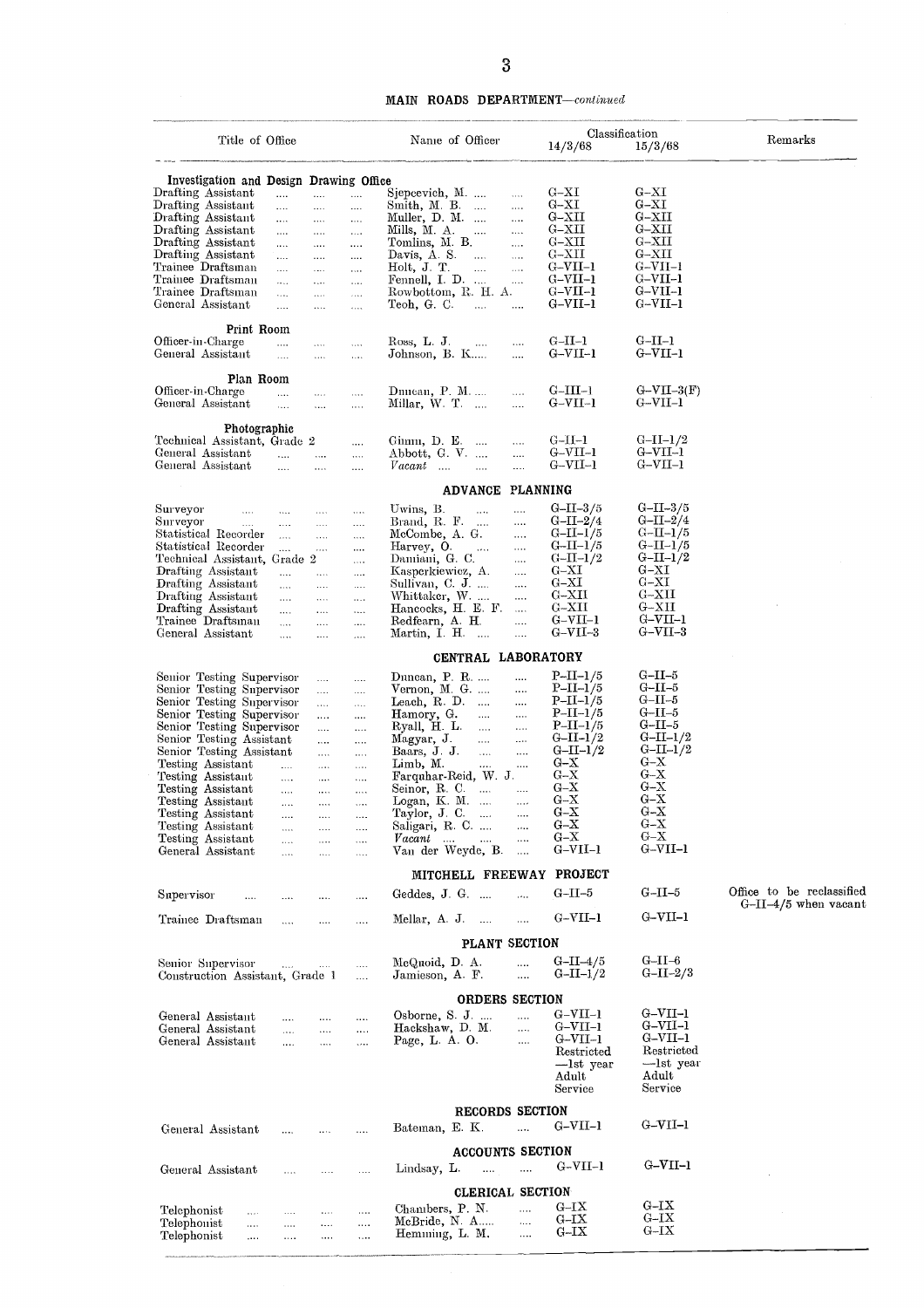#### **MAIN ROADS DEPARTMENT—continued**

|                                                                                                                                                                                                                                              |                                                                                                                                                                                                                                                                                                                                           |                                                                                                                                  |                                                                                                                                  | 4                                                                                                                                                                                                                                                                                                                                |                                                                                                                           |                                                                                                                                                |                                                     |
|----------------------------------------------------------------------------------------------------------------------------------------------------------------------------------------------------------------------------------------------|-------------------------------------------------------------------------------------------------------------------------------------------------------------------------------------------------------------------------------------------------------------------------------------------------------------------------------------------|----------------------------------------------------------------------------------------------------------------------------------|----------------------------------------------------------------------------------------------------------------------------------|----------------------------------------------------------------------------------------------------------------------------------------------------------------------------------------------------------------------------------------------------------------------------------------------------------------------------------|---------------------------------------------------------------------------------------------------------------------------|------------------------------------------------------------------------------------------------------------------------------------------------|-----------------------------------------------------|
|                                                                                                                                                                                                                                              |                                                                                                                                                                                                                                                                                                                                           |                                                                                                                                  |                                                                                                                                  | <b>MAIN ROADS DEPARTMENT</b> —continued                                                                                                                                                                                                                                                                                          |                                                                                                                           |                                                                                                                                                |                                                     |
| Title of Office                                                                                                                                                                                                                              |                                                                                                                                                                                                                                                                                                                                           |                                                                                                                                  |                                                                                                                                  | Name of Officer                                                                                                                                                                                                                                                                                                                  | 14/3/68                                                                                                                   | Classification<br>15/3/68                                                                                                                      | Remarks                                             |
|                                                                                                                                                                                                                                              |                                                                                                                                                                                                                                                                                                                                           |                                                                                                                                  |                                                                                                                                  | <b>ALBANY DIVISION</b>                                                                                                                                                                                                                                                                                                           |                                                                                                                           |                                                                                                                                                |                                                     |
| Supervisor<br><br>Surveyor, Grade 2                                                                                                                                                                                                          | $\sim 100$<br>$\cdots$                                                                                                                                                                                                                                                                                                                    | $\sim 100$<br>                                                                                                                   | $\ldots$<br>$\ldots$                                                                                                             | Boulton, T. H.<br><br>Donovan, D. N.<br>$\cdots$                                                                                                                                                                                                                                                                                 | $G-II-3/4$<br>$_{\mathrm{G-II-3}}$                                                                                        | $G-II-4/5$<br>$G-II-3$                                                                                                                         | Office to be reclassified                           |
| Surveyor Grade 2<br>Drafting Assistant<br>Testing Supervisor<br>Testing Assistant<br>Testing Assistant<br>Testing Assistant<br>Trainee Draftsman<br>Trainee Draftsman                                                                        | <br><br><br><br><br>$\cdots$<br>$\cdots$<br>$\cdots$                                                                                                                                                                                                                                                                                      | $\cdots$<br>$\cdots$<br>$\cdots$<br>$\cdots$<br>$\cdots$<br>$\cdots$<br>$\ddotsc$<br>                                            | $\cdots$<br>$\cdots$<br>$\cdots$<br>$\cdots$<br><br><br>$\cdots$<br>                                                             | Kuenen, H. A.<br><br>Wojcik, P. S.<br>$\cdots$<br>$\cdots$<br>$Vacant$<br>$\cdots$<br><br>Tew, B.A.<br>$\cdots$<br>$\cdots$<br>Collins, J. M.<br>$\cdots$<br>$\cdots$<br>Crossley, M.<br>$\cdots$<br><br>$\emph{Vacant}$<br>$\sim$<br>$\cdots$<br>$\ldots$<br>$\emph{Vacant}$<br>$\cdots$<br>$\cdots$<br>$\cdots$                | $G-II-I/3$<br>$_{\mathrm{G-XI}}$<br>$G-II-2/3$<br>$G - X$<br>$G - X$<br>$G - X$<br>$G-VII-1$<br>$G-VII-1$                 | $G-II-2/3$<br>$_{\rm G-XI}$<br>$G-II-2/4$<br>$G - X$<br>$G - X$<br>$G - X$<br>G-VII-1<br>$G-VII-1$                                             | $G-II-2/3$ when vacant                              |
|                                                                                                                                                                                                                                              |                                                                                                                                                                                                                                                                                                                                           |                                                                                                                                  |                                                                                                                                  | <b>BUNBURY DIVISION</b>                                                                                                                                                                                                                                                                                                          |                                                                                                                           |                                                                                                                                                |                                                     |
| Supervisor<br>$\ldots$                                                                                                                                                                                                                       | $\cdots$                                                                                                                                                                                                                                                                                                                                  | $\cdots$                                                                                                                         | $\cdots$                                                                                                                         | Winson, $N. A.$<br>                                                                                                                                                                                                                                                                                                              | $G-II-6$                                                                                                                  | $G-II-6$                                                                                                                                       | Office to be reclassified                           |
| Surveyor<br><br>Surveyor, Grade 1<br>Surveyor, Grade 1<br>Drafting Assistant<br>Drafting Assistant<br>Drafting Assistant<br>Trainee Draftsman<br>Testing Supervisor<br>Testing Assistant<br>Testing Assistant<br>Testing Assistant           | .<br><br><br><br><br>$\cdots$<br><br><br>$\cdots$<br><br>$\cdots$                                                                                                                                                                                                                                                                         | $\cdots$<br>$\cdots$<br>$\cdots$<br>$\cdots$<br>$\ldots$ .<br>$\cdots$<br>$\sim$<br>$\cdots$<br>$\cdots$<br>$\cdots$<br>$\cdots$ | $\sim$<br><br><br>$\ldots$ .<br>$\sim$ $\sim$ $\sim$<br>$\cdots$<br>$\ldots$ .<br>$\sim 100$<br>$\cdots$<br>$\ldots$<br>$\cdots$ | Davey, C. R. $\ldots$<br><br>Warren, A. J.<br>$\cdots$<br>De Poloni, J. A.<br><br>Jambu, H. C.<br><br>Otway, H. V.<br><br>Vacant<br>$\sim$<br>$\sim 100$<br><br>McDonald, A. R.<br><br>Dovey, K. A.<br><br>Walker, V. R. L.<br><br>Hawkes, R. P<br>$\cdots$<br>Bond, T. H.<br>$\sim$<br>.                                        | $G-II-3/5$<br>$G-II-3$<br>$G-II-3$<br>$G-XI$<br>$G-XI$<br>$G-XI$<br>$G-VII-1$<br>$G-II-I/2$<br>$G - X$<br>$G - X$<br>G–X  | $G-II-3/5$<br>$G-II-3/4$<br>$G-II-3/4$<br>$_{\rm G-XI}$<br>$_{\rm G-XI}$<br>$_{\rm G-XI}$<br>G–VII–1<br>G-II-2/4<br>$_{\rm G-X}$<br>G–X<br>G–X | $G-II-4/5$ when vacant                              |
|                                                                                                                                                                                                                                              |                                                                                                                                                                                                                                                                                                                                           |                                                                                                                                  |                                                                                                                                  | <b>CARNARVON DIVISION</b>                                                                                                                                                                                                                                                                                                        |                                                                                                                           |                                                                                                                                                |                                                     |
| Carnarvon<br>Supervisor<br>$\cdots$                                                                                                                                                                                                          | $\cdots$                                                                                                                                                                                                                                                                                                                                  | $\cdots$                                                                                                                         | $\cdots$                                                                                                                         | Beaumont, A. W.<br>                                                                                                                                                                                                                                                                                                              | $G-II-5$                                                                                                                  | $G-II-5$                                                                                                                                       | Office to be reclassified                           |
| Supervisor<br>.<br>Surveyor<br><br>Surveyor, Grade 2<br>Construction Assistant, Grade 1<br>Drafting Assistant<br>Testing Supervisor<br>Testing Assistant<br>Testing Assistant                                                                | $\cdots$<br>$\cdots$<br>$\cdots$<br>$\mathbf{r}$<br>$\cdots$<br>$\cdots$<br>$\cdots$                                                                                                                                                                                                                                                      | $\cdots$<br>$\cdots$<br>.<br><br>$\cdots$<br>$\cdots$<br>$\cdots$                                                                | $\cdots$<br>$\cdots$<br><br>$\cdots$<br>$\cdots$<br>$\cdots$<br>$\cdots$<br>$\cdots$                                             | Jones, R. L.<br><br>$\cdots$<br>Vasey, W.<br>$\cdots$<br>$\cdots$<br>Vacant<br>$\cdots$<br><br>$\cdots$<br>Wellstead, J. C.<br><br>Webb, R. A.<br>$\cdots$<br><br>$\cos$ , D.G.<br>$\cdots$<br>$\cdots$<br>Butkus, F.<br>$\cdots$<br>$\cdots$<br>Holmes, S. G.<br>                                                               | $G-II-3/4$<br>$G-II-3/5$<br>$G-II-2/3$<br>$G-II-1/2$<br>$G-XI$<br>$G - X$<br>$G - X$<br>$G - X$                           | G-II-4/5<br>G–II–3/5<br>$G$ – $II$ – $2/3$<br>$G-II-2/3$<br>$_{\rm G-XI}$<br>$G-II-2/4$<br>$G - X$<br>$G - X$                                  | $G-II-4/5$ when vacant                              |
| Officers Attached<br>Drafting Assistant                                                                                                                                                                                                      | $\cdots$                                                                                                                                                                                                                                                                                                                                  | $\cdots$                                                                                                                         | $\cdots$                                                                                                                         | Stokes, A A<br>$\cdots$                                                                                                                                                                                                                                                                                                          | $G-XI$                                                                                                                    | $_{\rm G-XI}$                                                                                                                                  |                                                     |
| Drafting Assistant                                                                                                                                                                                                                           | $\cdots$                                                                                                                                                                                                                                                                                                                                  | $\ldots$                                                                                                                         |                                                                                                                                  | Davies, R. A.<br>$\cdots$                                                                                                                                                                                                                                                                                                        | $G-XI$                                                                                                                    | $_{\mathrm{G-XI}}$                                                                                                                             |                                                     |
| Port Hedland<br>Supervisor<br>$\cdots$<br>Surveyor<br>$\cdots$<br>Testing Assistant<br>Testing Assistant                                                                                                                                     | $\cdots$<br><br>$\cdots$<br>$\cdots$                                                                                                                                                                                                                                                                                                      | $\sim 100$<br>$\cdots$<br>$\cdots$<br>$\ldots$                                                                                   | $\sim$<br>$\ldots$<br>$\cdots$<br>$\cdots$                                                                                       | Walters, $J \tF$<br>$\ddotsc$<br>$Vacant$<br>$\cdots$<br>$\cdots$<br>Simpson-Lyttle, K. C.<br>Vacant<br>$\sim$<br>$\sim$ $\sim$<br>$\cdots$                                                                                                                                                                                      | $G-II-3/4$<br>$G-II-3/5$<br>$G - X$<br>$G - X$                                                                            | $G-II-4/5$<br>$G-II-3/5$<br>$G - X$<br>$G - X$                                                                                                 |                                                     |
|                                                                                                                                                                                                                                              |                                                                                                                                                                                                                                                                                                                                           |                                                                                                                                  |                                                                                                                                  | <b>GERALDTON DIVISION</b>                                                                                                                                                                                                                                                                                                        |                                                                                                                           |                                                                                                                                                |                                                     |
| Supervisor<br>$\cdots$                                                                                                                                                                                                                       |                                                                                                                                                                                                                                                                                                                                           |                                                                                                                                  | $\sim$ . $\sim$                                                                                                                  | Steere, S. G.<br>$\sim$<br>$\cdots$                                                                                                                                                                                                                                                                                              | $G-II-5$                                                                                                                  | $G-II-5$                                                                                                                                       | Office to be reclassified<br>$G-II-4/5$ when vacant |
| Surveyor, Grade 1<br>Construction Assistant, Grade 1<br>Construction Assistant, Grade 2<br>Drafting Assistant<br>Trainee Draftsman<br>Trainee Draftsman<br>Testing Supervisor<br>Testing Assistant<br>Testing Assistant<br>Testing Assistant | <br>$\cdots$<br>$\cdots$<br>$\cdots$<br>$\cdots$<br>$\cdots$<br><br>                                                                                                                                                                                                                                                                      | $\cdots$<br>$\cdots$<br>$\cdots$<br>$\cdots$<br>$\cdots$<br>$\cdots$<br>$\cdots$<br>$\cdots$                                     | $\cdots$<br>$\cdots$<br><br>$\cdots$<br>$\cdots$<br>$\cdots$<br>$\cdots$<br>$\cdots$<br><br>                                     | Vacant<br>$\sim 100$<br>$\sim 100$<br>$\ldots$<br>Dransfield, G. D.<br>$\cdots$<br>Golding, D. H.<br><br>Yeates, R. H.<br>$\cdots$<br>Cartwright, P. R.<br>$\cdots$<br>Hollings, $E. J.$<br>$\cdots$<br>Vacant<br><b>College</b><br>$\ldots$<br>Strelley, B. H.<br><br>Sivwright, J. J.<br>$\cdots$<br>Dornan, S. J.<br>$\cdots$ | $G-II-3/4$<br>$G-II-I/2$<br>$G-II-1/2$<br>$G-XI$<br>$G-VII-1$<br>$G-VII-1$<br>$G-II-2/3$<br>$G - X$<br>$G - X$<br>$G - X$ | $G-II-3/4$<br>$G-II-2/3$<br>$G-II-I/2$<br>$G-XT$<br>$G-VII-1$<br>$G-VII-1$<br>$G-II-2/4$<br>$G - X$<br>$G - X$<br>$G - X$                      |                                                     |
| Officers Attached<br>Testing Assistant                                                                                                                                                                                                       | $\cdots$                                                                                                                                                                                                                                                                                                                                  |                                                                                                                                  |                                                                                                                                  | Mulvaney, D.<br>                                                                                                                                                                                                                                                                                                                 | $G - X$                                                                                                                   | $G - X$                                                                                                                                        |                                                     |
|                                                                                                                                                                                                                                              |                                                                                                                                                                                                                                                                                                                                           |                                                                                                                                  |                                                                                                                                  | KALGOORLIE DIVISION                                                                                                                                                                                                                                                                                                              |                                                                                                                           |                                                                                                                                                |                                                     |
| Supervisor<br>$\ldots$ .<br>Surveyor, Grade 1<br>Construction Assistant, Grade 1<br>Drafting Assistant<br>Testing Supervisor<br>Testing Assistant<br>Testing Assistant                                                                       | $\mathbf{1}_{\mathbf{1}_{\mathbf{2}}\mathbf{1}_{\mathbf{3}}\mathbf{2}_{\mathbf{4}}\mathbf{3}_{\mathbf{5}}\mathbf{4}_{\mathbf{6}}$ and $\mathbf{1}_{\mathbf{2}_{\mathbf{3}}\mathbf{3}_{\mathbf{4}}\mathbf{4}_{\mathbf{5}}\mathbf{4}_{\mathbf{6}}\mathbf{4}_{\mathbf{7}}$<br>$\sim 10^{-1}$<br>$\cdots$<br>$\cdots$<br>$\cdots$<br>$\cdots$ | $\cdots$<br>$\cdots$<br>$\cdots$<br>$\cdots$<br>$\cdots$<br>$\ldots$                                                             | $\cdots$<br>$\cdots$<br>$\cdots$<br>$\cdots$<br><br><br>$\cdots$                                                                 | Markham, W. S.<br>$\mathbf{1}$<br>Vacant<br>$\sim 10^{-1}$<br>$\ldots$<br>Tarling, R. I.<br>$\cdots$<br>Essex, W. F.<br>$\cdots$<br>$\cdots$<br>$\mathsf{V}$ <i>acant</i><br>$\cdots$<br>$\cdots$<br>Moon, J<br>$\cdots$<br>$\cdots$<br>$Vacant$<br>$\cdots$<br>$\cdots$                                                         | $G-II-3/4$<br>$G-II-3/4$<br>$G-II-1/2$<br>$G-{\rm XI}$<br>$G-II-2/3$<br>$G-X$<br>$G - X$                                  | $G-II-4/5$<br>$G-II-3/4$<br>$G-II-2/3$<br>$G - XI$<br>$G-II-2/4$<br>$G - X$<br>$G - X$                                                         |                                                     |
| <b>Officers Attached</b><br>Drafting Assistant                                                                                                                                                                                               |                                                                                                                                                                                                                                                                                                                                           | $\cdots$                                                                                                                         |                                                                                                                                  | Bennetts, R. J. R.                                                                                                                                                                                                                                                                                                               | $G-XT$                                                                                                                    | $G-XI$                                                                                                                                         |                                                     |